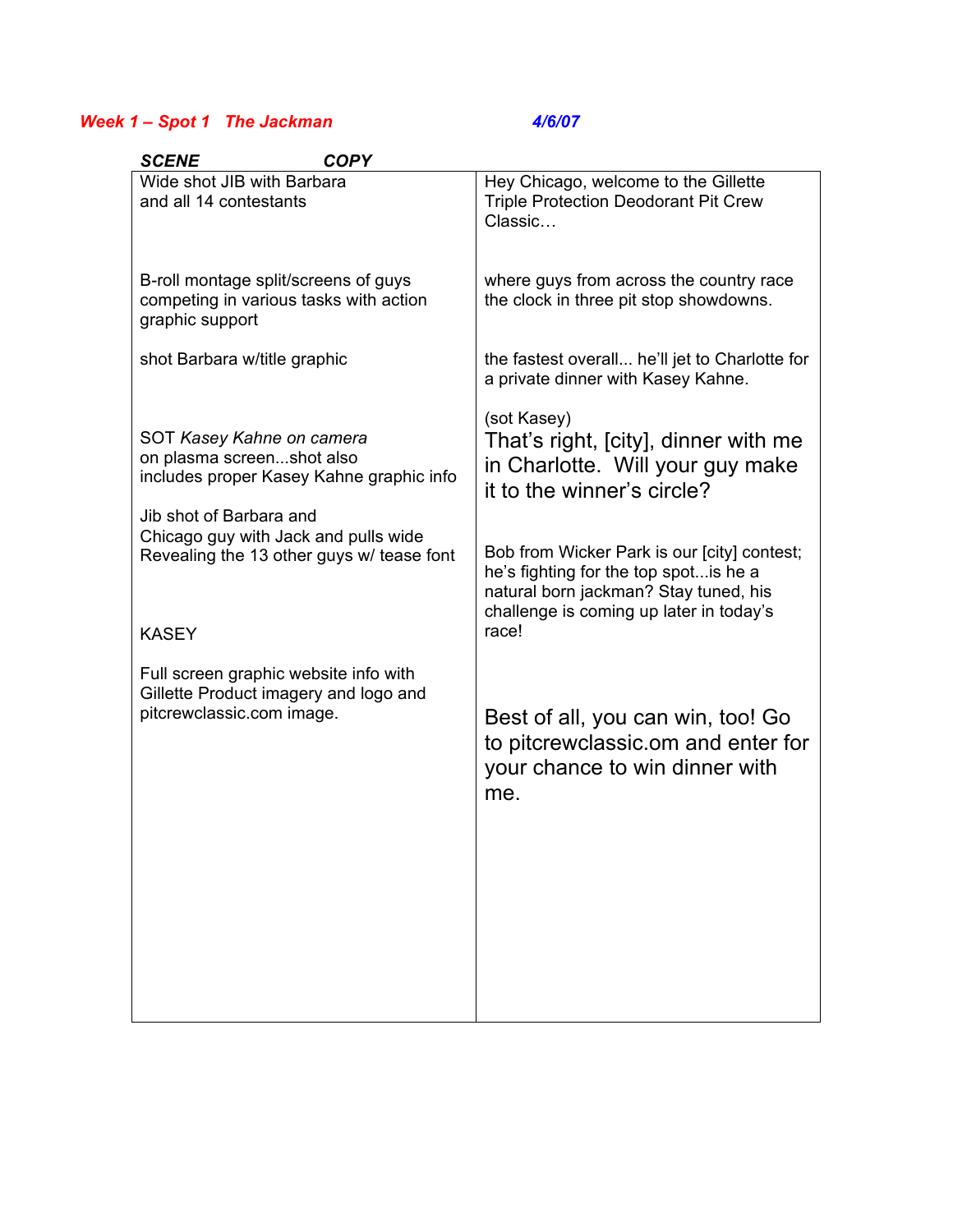## *Week 2 – Spot 1 The Tire Change*

| <b>COPY</b><br><b>SCENE</b>                                                                                                                                                                                    |                                                                                                                                                                                                                                                                                                                        |
|----------------------------------------------------------------------------------------------------------------------------------------------------------------------------------------------------------------|------------------------------------------------------------------------------------------------------------------------------------------------------------------------------------------------------------------------------------------------------------------------------------------------------------------------|
| Wide shot JIB with Barbara<br>and all 14 contestants                                                                                                                                                           | Hey Chicago, welcome to the Gillette<br><b>Triple Protection Deodorant Pit Crew</b><br>Classic                                                                                                                                                                                                                         |
| B-roll montage split/screens of guys<br>competing in various tasks with action<br>graphic support                                                                                                              | where guys from across the country race<br>the clock in three pit stop showdowns.                                                                                                                                                                                                                                      |
| shot Barbara w/title graphic                                                                                                                                                                                   | the fastest overall he'll jet to Charlotte for<br>a private dinner with Kasey Kahne.                                                                                                                                                                                                                                   |
| SOT Kasey Kahne on camera<br>on plasma screenshot also<br>includes proper Kasey Kahne graphic info                                                                                                             | (sot Kasey)<br>That's right, [city], dinner with me<br>in Charlotte. Will your guy make it<br>to the winner's circle?                                                                                                                                                                                                  |
| Jib shot of Barbara and<br>Chicago guy handling power<br>Wrench with tease font<br><b>KASEY</b><br>Full screen graphic website info with<br>Gillette Product imagery and logo and<br>pitcrewclassic.com image. | Bob from Wicker Park is our [city] contest;<br>he's trying hard. Last week was all about<br>brute strengthtoday we'll see how he<br>handles the power tools stay tuned, the<br>tire change challenge is coming up later in<br>today's race!<br>Best of all, you can win, too! Go<br>to pitcrewclassic.om and enter for |
|                                                                                                                                                                                                                | your chance to win dinner with<br>me.                                                                                                                                                                                                                                                                                  |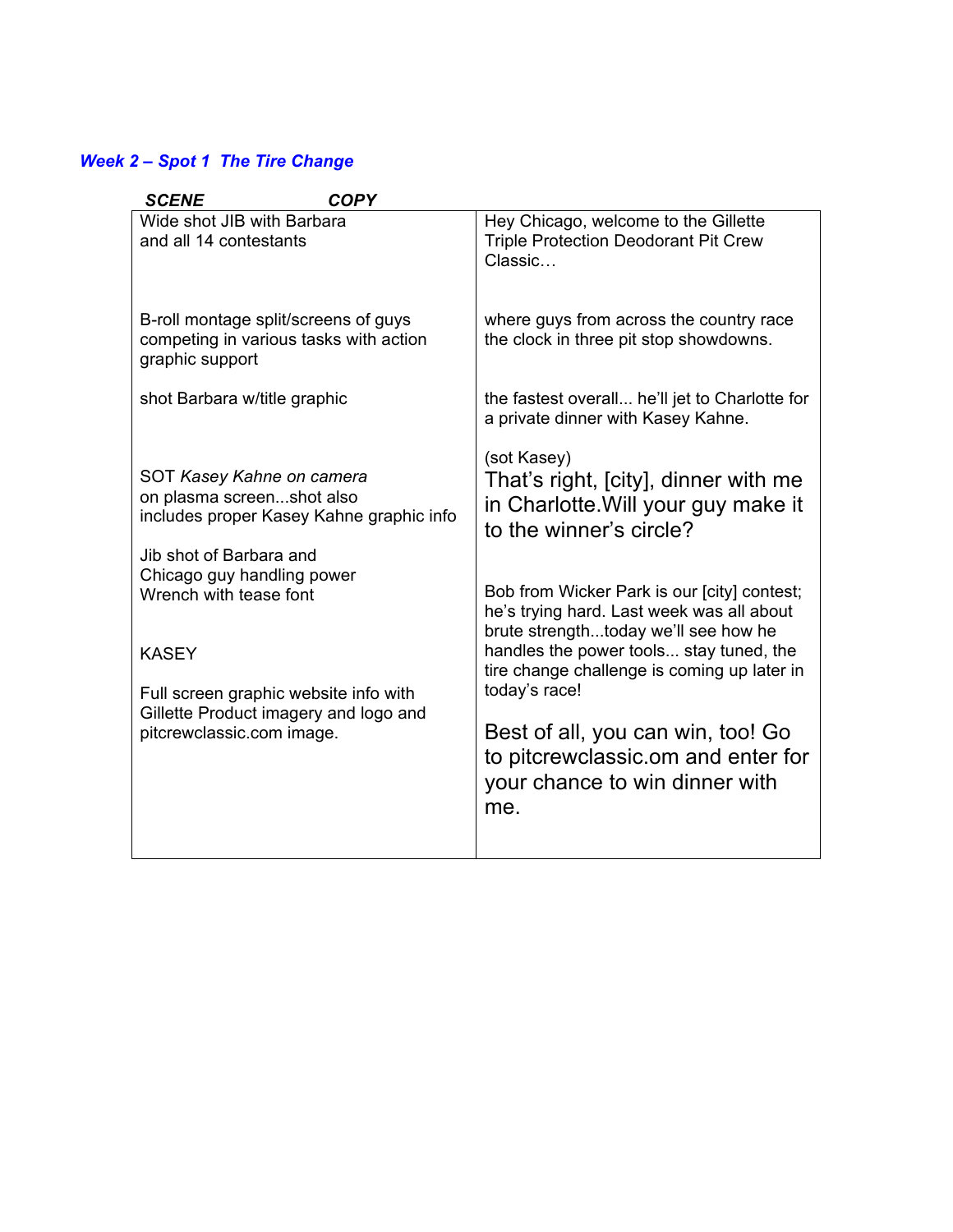## *Week 3 – Spot 1 The Gasman*

| <b>SCENE</b><br><b>COPY</b>                                                                                                                                                                                                                                                                                                                               |                                                                                                                                                                                                                                                                                                                                                                                                    |
|-----------------------------------------------------------------------------------------------------------------------------------------------------------------------------------------------------------------------------------------------------------------------------------------------------------------------------------------------------------|----------------------------------------------------------------------------------------------------------------------------------------------------------------------------------------------------------------------------------------------------------------------------------------------------------------------------------------------------------------------------------------------------|
| Wide shot JIB with Barbara<br>and all 14 contestants                                                                                                                                                                                                                                                                                                      | Hey Chicago, welcome to the Gillette<br><b>Triple Protection Deodorant Pit Crew</b><br>Classic                                                                                                                                                                                                                                                                                                     |
| B-roll montage split/screens of guys<br>competing in various tasks with action<br>graphic support                                                                                                                                                                                                                                                         | where guys from across the country race<br>the clock in three pit stop showdowns.                                                                                                                                                                                                                                                                                                                  |
| shot Barbara w/title graphic                                                                                                                                                                                                                                                                                                                              | the fastest overall he'll jet to Charlotte<br>for a private dinner with Kasey Kahne.                                                                                                                                                                                                                                                                                                               |
| SOT Kasey Kahne on camera<br>on plasma screenshot also<br>includes proper Kasey Kahne graphic info<br>Jib shot of Barbara and<br>Chicago guy holding gas can and pulls<br>wide revealing the 13 other guys w/tease<br>font<br><b>KASEY</b><br>Full screen graphic website info with<br>Gillette Product imagery and logo and<br>pitcrewclassic.com image. | (sot Kasey)<br>That's right, [city], dinner with me<br>in Charlotte. Will your guy make it<br>to the winner's circle?<br>Bob from Wicker Park is our [city]<br>contest; he's still in the race. This is his<br>last chance to pull ahead is there<br>enough gas left in his tank? Stay tuned,<br>the gas man challenge is coming up later<br>in today's race.<br>Best of all, you can win, too! Go |
|                                                                                                                                                                                                                                                                                                                                                           | to pitcrewclassic.om and enter for<br>your chance to win dinner with<br>me.                                                                                                                                                                                                                                                                                                                        |
|                                                                                                                                                                                                                                                                                                                                                           |                                                                                                                                                                                                                                                                                                                                                                                                    |
|                                                                                                                                                                                                                                                                                                                                                           |                                                                                                                                                                                                                                                                                                                                                                                                    |
|                                                                                                                                                                                                                                                                                                                                                           |                                                                                                                                                                                                                                                                                                                                                                                                    |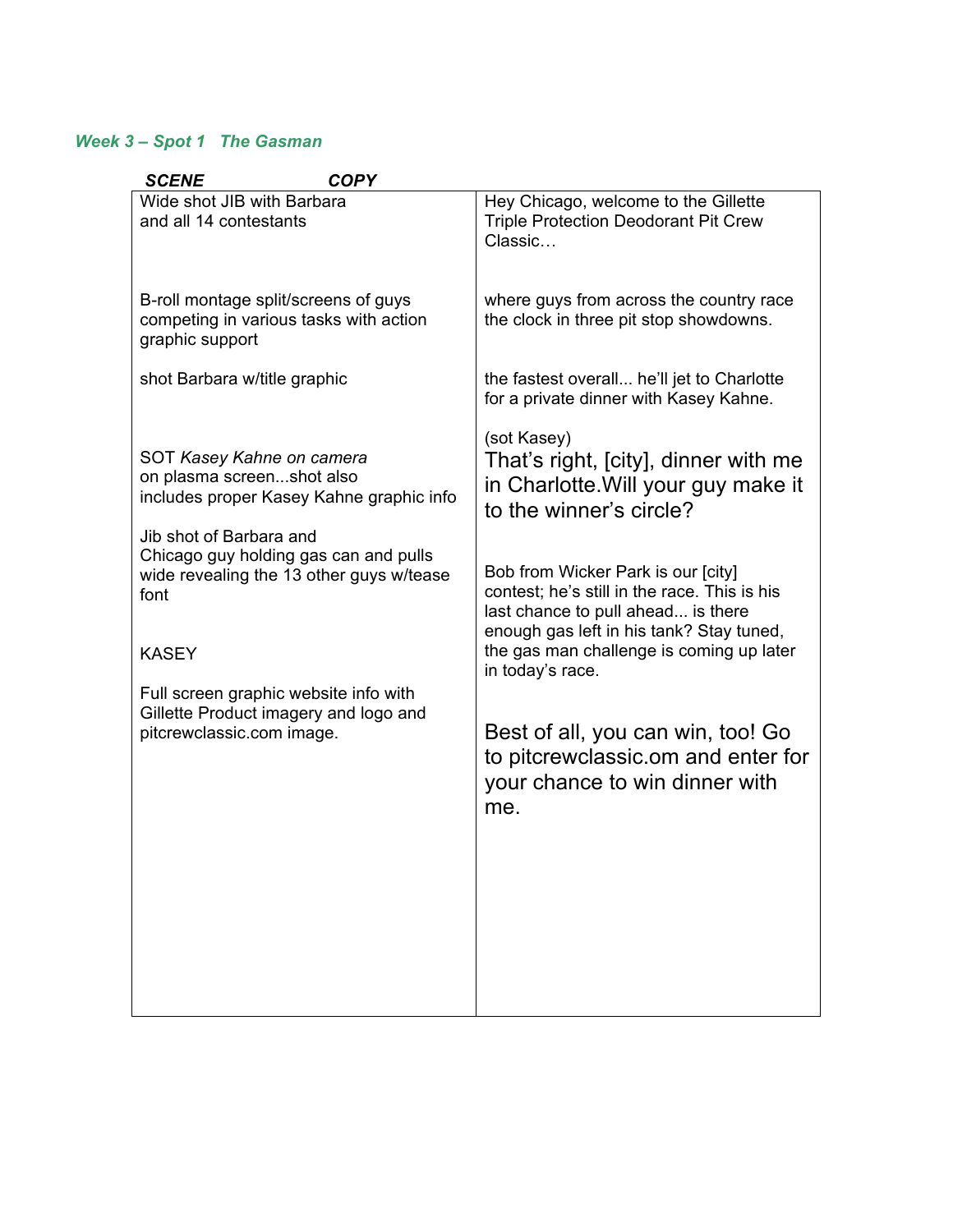# *Week 4 - Spot 1 Local Recap*

| <b>SCENE</b>                                                                                                                                          | <b>COPY</b>                                                                                                                                                               |
|-------------------------------------------------------------------------------------------------------------------------------------------------------|---------------------------------------------------------------------------------------------------------------------------------------------------------------------------|
| Wide shot JIB with Barbara<br>and all 14 contestants                                                                                                  | Hey Chicago, welcome to the Gillette<br><b>Triple Protection Deodorant Pit Crew</b><br>Classic                                                                            |
| B-roll montage split/screens of guys<br>competing in various tasks with action<br>graphic support<br>shot Barbara w/title graphic                     | where guys from across the country race<br>the clock in three pit stop showdowns.<br>the fastest overall he'll jet to Charlotte<br>for a private dinner with Kasey Kahne. |
| SOT Kasey Kahne on camera<br>on plasma screenshot also<br>includes proper Kasey Kahne graphic info<br>broll of Bob doing all three<br>tasks with font | (sot Kasey)<br>That's right, [city], dinner with me<br>in Charlotte. Will your guy make it<br>to the winner's circle?<br>Bob from Wicker Park is our [city]               |
| Jib shot of Barbara and<br>Chicago and pulls wide Revealing the 13<br>other guys w/ tease font                                                        | contestant, he's completed all three Pit<br>Crew challenges was he fast enough<br>for Charlotte? Stay tuned, we'll<br>announce the winner later in today's<br>race.       |
| <b>KASEY</b>                                                                                                                                          |                                                                                                                                                                           |
| Full screen graphic website info with<br>Gillette Product imagery and logo and<br>pitcrewclassic.com image.                                           | Best of all, you can win, too! Go<br>to pitcrewclassic.om and enter for<br>your chance to win dinner with<br>me.                                                          |
|                                                                                                                                                       |                                                                                                                                                                           |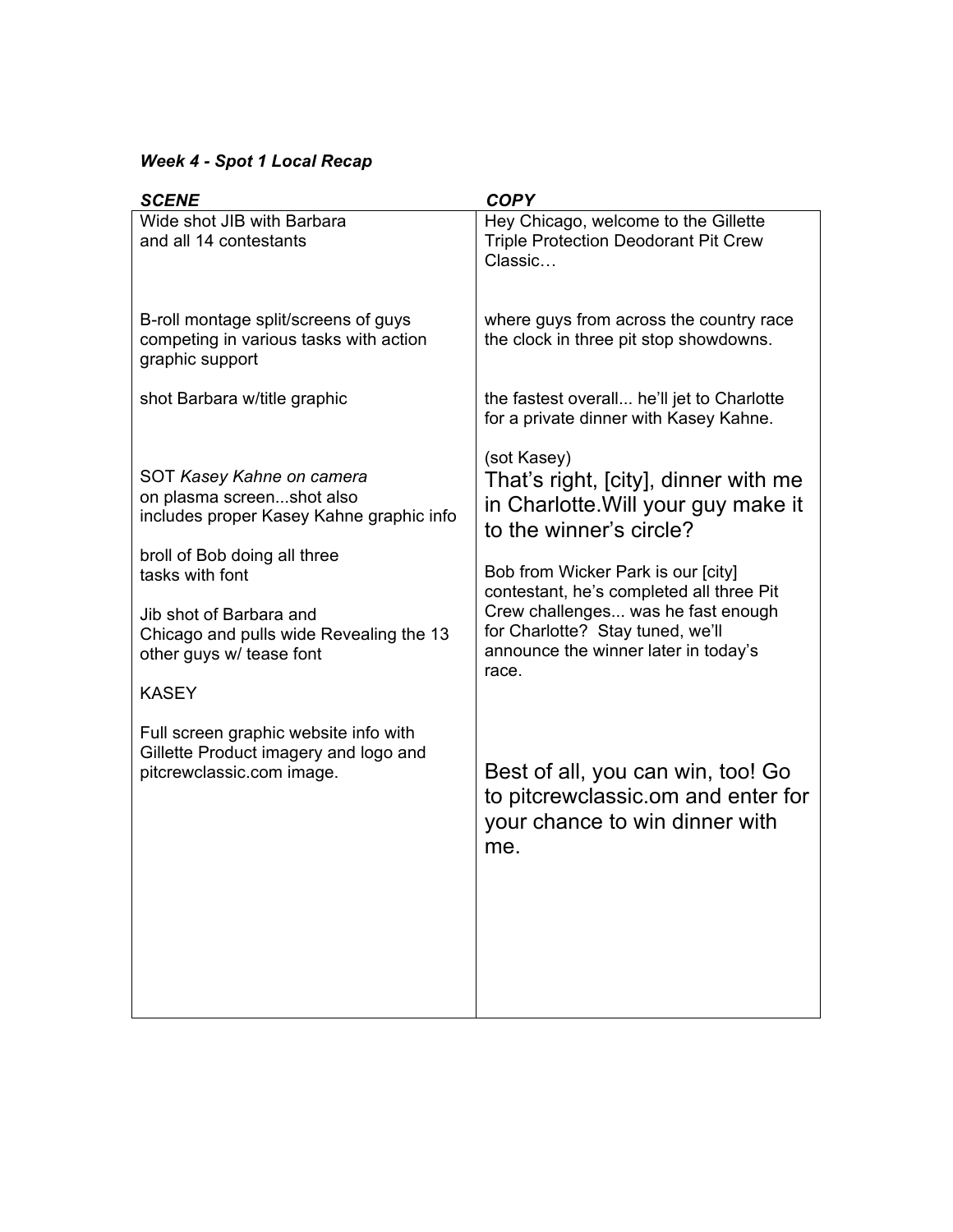## *Week 1 - Spot 2 The Jackman*

| <b>SCENE</b>                           | <b>COPY</b> |                                               |
|----------------------------------------|-------------|-----------------------------------------------|
| JIB wide shot                          |             | Welcome back to the Gillette Triple           |
| with guys running to start competition |             | Protection Deodorant Pit Crew Classic         |
| and Barbara                            |             |                                               |
| on camera                              |             |                                               |
|                                        |             | Bob from Wicker Park and Dorian from          |
| tight shots of Bob and                 |             | New York are racing the clock in the          |
| Dorian doing tasks                     |             | Jackmanthe first of three pit stop            |
|                                        |             | showdowns.                                    |
| Split Screen of Bob and                |             | They're battling guys from                    |
| Dorian in the tire change              |             | across the countrythe fastest overall -       |
|                                        |             | he'll jet to Charlotte for a private          |
| Full screen Kasey Kahne                |             | dinner with Kasey Kahne.                      |
| graphic                                |             |                                               |
|                                        |             | (sot Kasey)                                   |
| Kasey Kahne on camera in               |             | Think your guy has what it takes              |
| plasma with graphic support            |             |                                               |
|                                        |             | to jack the car? Let's watch                  |
| Broll of Bob and Dorian                |             | Great job, guys. Still two challenges left to |
| Finishing the task with                |             | leave your mark. (to camera) Tune in next     |
| Lower third font                       |             | week during the races to see how they do.     |
|                                        |             |                                               |
| <b>KASEY</b>                           |             |                                               |
| Full screen info of rules              |             | Best of all, you can win, too! Go             |
| And website info                       |             | to pitcrewclassic.om and enter for            |
|                                        |             |                                               |
|                                        |             | your chance to win dinner with                |
|                                        |             | me.                                           |
|                                        |             |                                               |
|                                        |             |                                               |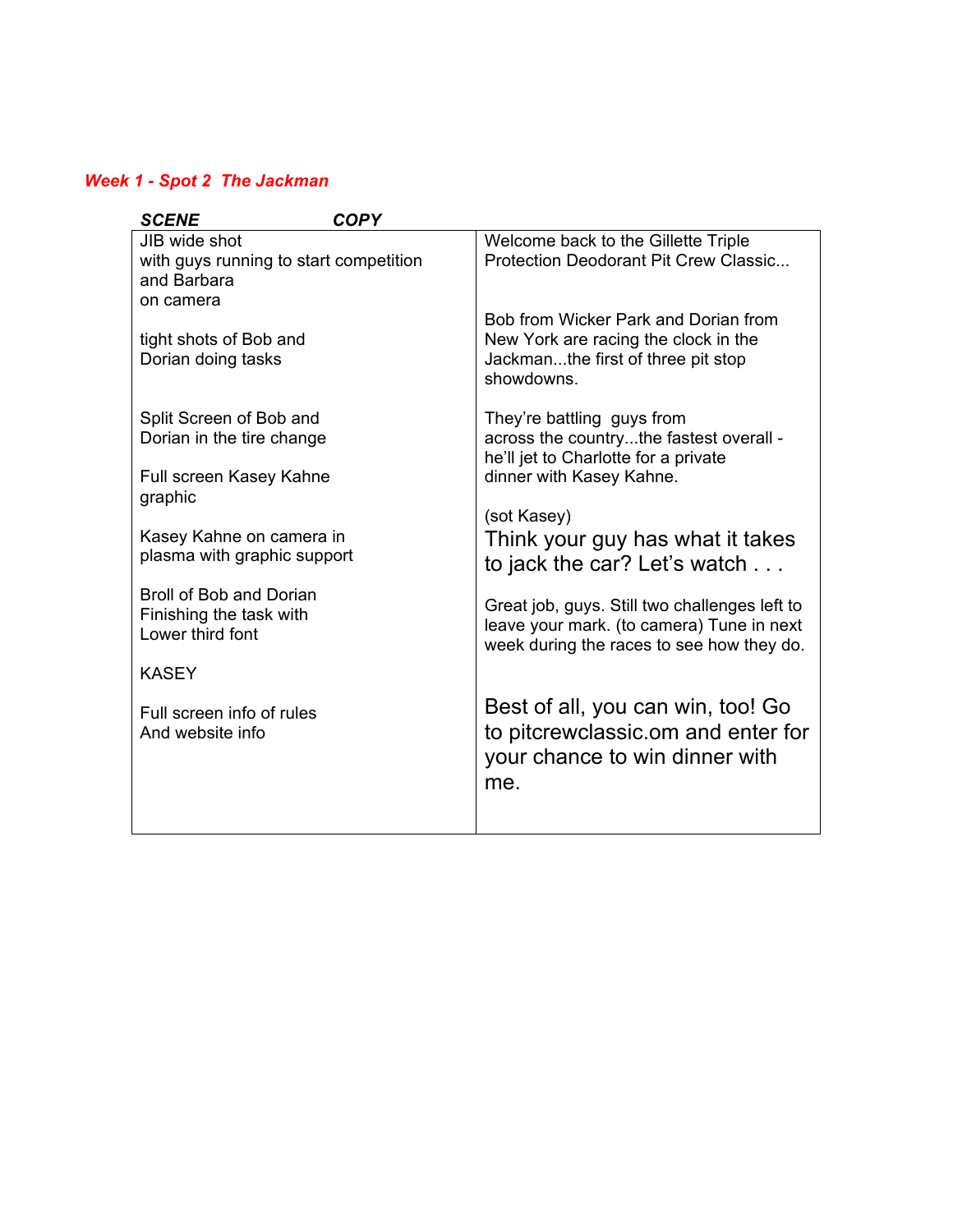## *Week 2 - Spot 2 The Tire Change*

| <b>SCENE</b> | <b>COPY</b>                                                            |                                                                                                                                          |
|--------------|------------------------------------------------------------------------|------------------------------------------------------------------------------------------------------------------------------------------|
|              | JIB wide shot<br>with guys running to start competition<br>and Barbara | Welcome back to the Gillette Triple<br>Protection Deodorant Pit Crew Classic                                                             |
|              | on camera                                                              |                                                                                                                                          |
|              | tight shots of Bob and<br>Dorian doing tasks                           | Bob from Wicker Park and Dorian from<br>New York are racing the clock in the<br>second of three pit stop showdowns, the<br>tire change.  |
|              | Split Screen of Bob and<br>Dorian in the tire change                   | They're battling guys from<br>across the countrythe fastest overall -<br>he'll jet to Charlotte for a private                            |
|              | Full screen Kasey Kahne<br>graphic                                     | dinner with Kasey Kahne.                                                                                                                 |
|              | Kasey Kahne on camera in<br>plasma with graphic support                | (sot Kasey)<br>Think your guy has what it takes<br>to change a tire? Let's watch                                                         |
|              | Broll of Bob and Dorian<br>Finishing the task with<br>Lower third font | Ooh, a nail-biter, but Dorian pulls it off.<br>They'll face-off again next week in the gas<br>man challenge. Tune in during the races to |
|              | <b>KASEY</b>                                                           | see how they do.                                                                                                                         |
|              | Full screen info of rules<br>And website info                          | Best of all, you can win, too! Go<br>to pitcrewclassic.om and enter for<br>your chance to win dinner with<br>me.                         |
|              |                                                                        |                                                                                                                                          |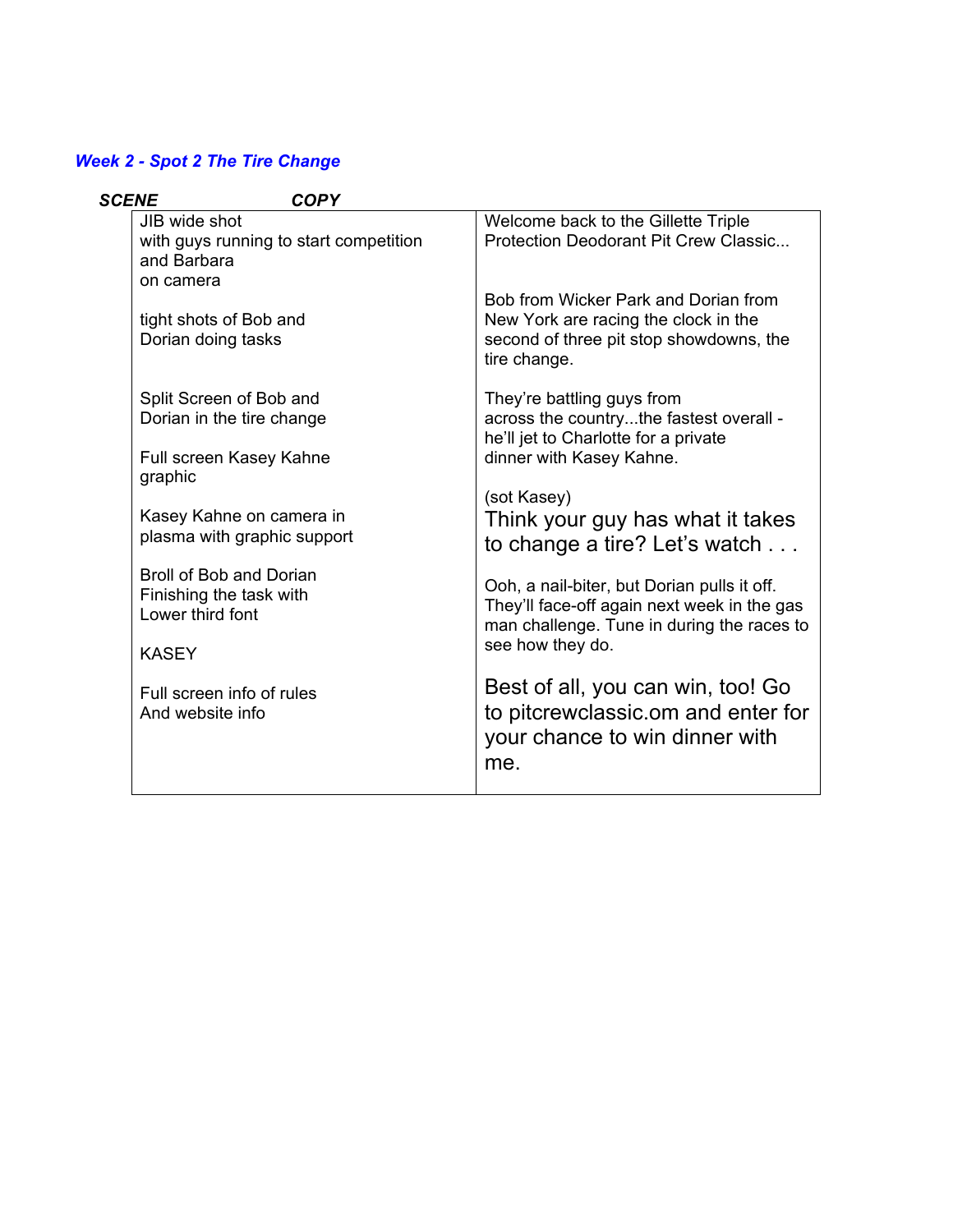### *Week 3 - Spot 2 The Gasman*

| <b>SCENE</b>                                            | <b>COPY</b>                                                                     |
|---------------------------------------------------------|---------------------------------------------------------------------------------|
| JIB wide shot<br>with guys running to start competition | Welcome back to the Gillette Triple<br>Protection Deodorant Pit Crew Classic    |
| and Barbara                                             |                                                                                 |
| on camera                                               |                                                                                 |
| tight shots of Bob and                                  | It takes speed and strength to be a good<br>gasmanBob from Chicago and Dorian   |
| Dorian doing tasks                                      | from New York are racing the clock in<br>this last pit stop showdown.           |
| Split Screen of Bob and                                 | They're battling guys from                                                      |
| Dorian in the gas man                                   | across the countrythe fastest overall -<br>he'll jet to Charlotte for a private |
| Full screen Kasey Kahne                                 | dinner with Kasey Kahne.                                                        |
| graphic                                                 | (sot Kasey)                                                                     |
| Kasey Kahne on camera in                                | Think your guy has what it takes                                                |
| plasma with graphic support                             | to gas the car? Let's watch $\dots$                                             |
| <b>Broll of Bob and Dorian</b>                          | Great job guys, your work is done. (to<br>camera) Tune in next week when we     |
| Finishing the task with<br>Lower third font             | reveal who's made it to the winner's circle.                                    |
| Barbara on camera                                       | Best of all, you can win, too! Go<br>to pitcrewclassic.om and enter for         |
| Full screen info of rules                               | your chance to win dinner with                                                  |
| And website info                                        | me.                                                                             |